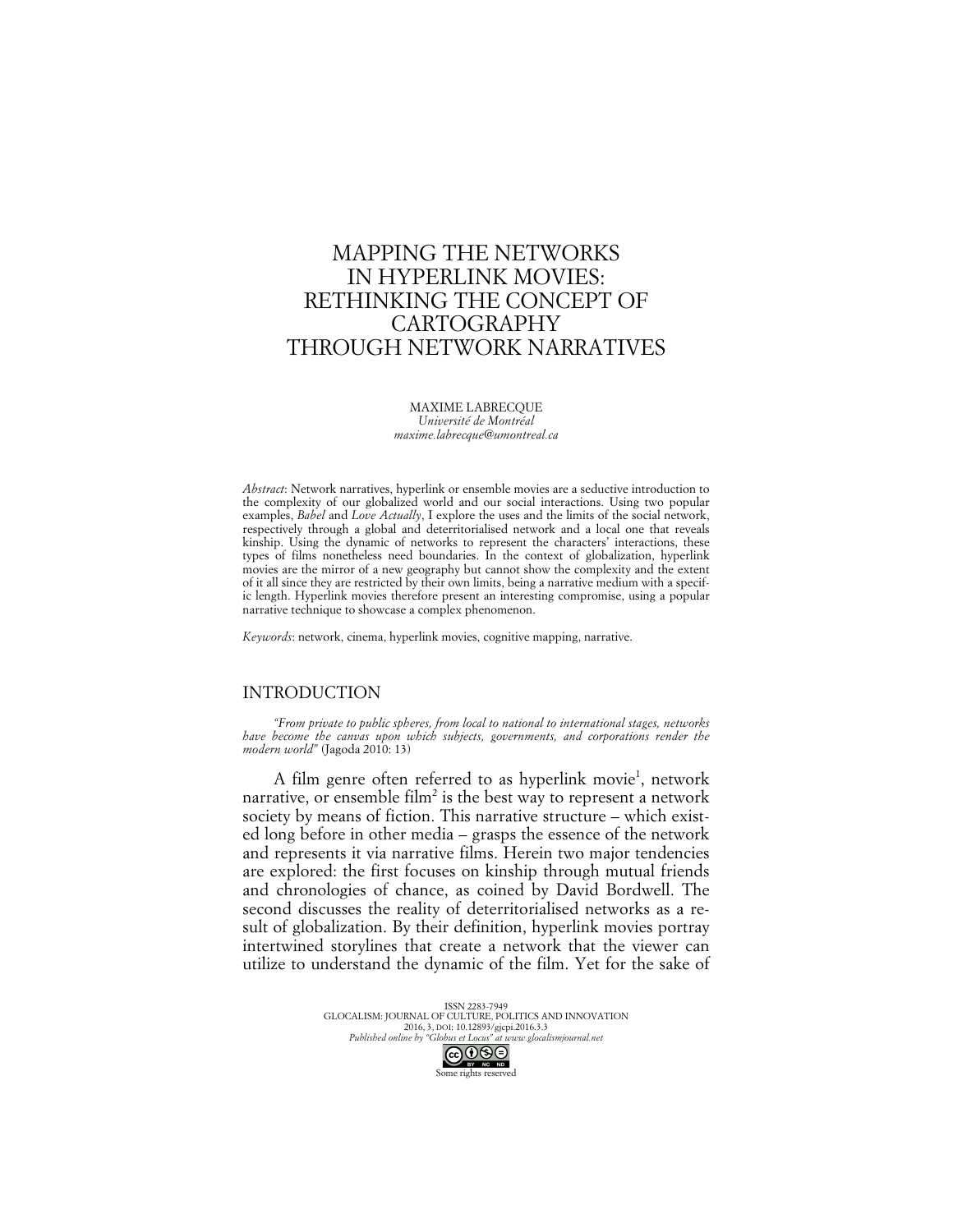understanding these storylines, it is impossible to represent a network that's too complex, and that can sometimes lead to an oversimplification of the concept. As Vivien Silvey states: "Within this emergent paradigm of interconnectedness continues the problem of how to relay the postmodern promise of endless complexity, without subordinating difference to a simplified reduction of totality" (Silvey 2009). Per Silvey's observation, there has to be a certain balance. Could it be reached by choosing to represent simpler networks? Therefore, is there a limit as to how many characters and storylines can cohabitate in one movie? Moreover, how network narratives mirror new social dynamics and help us rethink the notion of traditional cartography? Network narratives present an interesting compromise, using a popular narrative technique to showcase a complex phenomenon.

# THE NETWORK SOCIETY THROUGH HYPERLINK MOVIES

What is a network? While seemingly simple, the answer to this question proves to be more complex. First associated to roads and rails, this concept takes a major turn with the arrival of the Internet and the hypertext dynamic in the 1990s: "Networks are comprised of three main elements: nodes, ties and flows. A node is a distinct point connected to at least one other point […]. A tie connects one node to another. Flows are what pass between and through nodes along ties" (Barney 2004: 26). For George Landow, hypertext "denotes text composed of blocks of text – what Barthes terms a *lexia* – and the electronic links that join them" (2006: 3). In a network, the nodes (which can be individuals, cities, computers, firms or others) can be strong or weak, stationary or mobile, permanent or temporary, etc. Links can be correspondence, conversation, contracts and so forth, and can be called strong or weak, private or public, single or multiple, etc. Finally, the flows refer the relationships between nodes and can be feelings, data, money or other, while being constant or intermittent, unidirectional or multidirectional. These examples take into account a large number of cases, from interactions between friends to economic relations between companies. Together, each variable affects the overall network, which will be called interactive or not, centralized or decentralized, intensive or extensive. In

> ISSN 2283-7949 GLOCALISM: JOURNAL OF CULTURE, POLITICS AND INNOVATION 2016, 3, DOI: 10.12893/gjcpi.2016.3.3 *Published online by "Globus et Locus" at www.glocalismjournal.net* Some rights reserved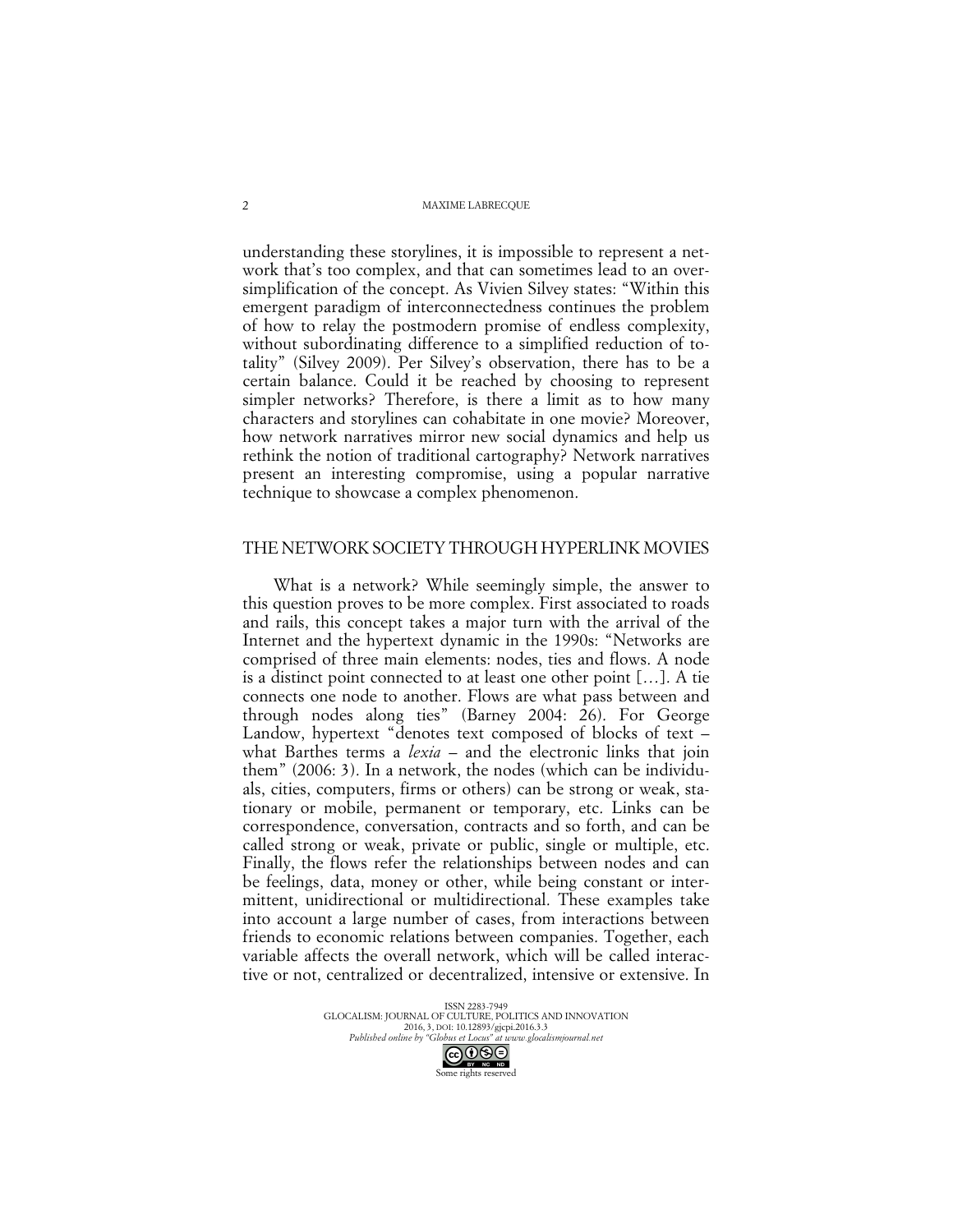the words of Castells, despite the apparent simplicity of the network, these countless variables complicate its essence: "Networks are open structures, able to expand without limits, integrating new nodes as long as they are able to communicate within networks […]. A network-based social structure is a highly dynamic, open system, susceptible to innovating without threatening its balance" (Castells 2010: 501-502). In spite of this complexity, this concept has been successfully applied to the hyperlink movie, a branch of the multi-protagonist film that uses the idea of network narratives:

Due to their attempt to connect and afford pattern to the complex landscapes of postmodernity – be they spatial, social or political – such films can also be understood to serve a conceptual and cathartic function in that they can perform for the viewer through narrative and aesthetic means forms of "cognitive mapping" that the individual may not be able to realise in actual life (Sim 2012).

We are in an era where networks help us better understand society. By illustrating something else than traditional cartography, they make us question the idea of systems, especially the hierarchical ones. But networks and systems aren't complete opposites: "A network is not a sum of individuals: it is a system so long as links connecting the individual nodes frame them into one collective organization. It is the entanglement of the units in time that makes a network, or a network film, complex" (Poulaki 2012: 389). Hyperlink movies are in a way a system, in the sense that they present a certain narrative frame through which it is easier for viewers to understand the network. Since the early 1990s, most viewers have slowly become accustomed to this narrative and are able to expect certain recurring features. But this is a long process that is still underway. If the influence of some innovative TV series and soap operas in the 1980s had a major role to play, movies like *Short Cuts* (1993) by Robert Altman and *Pulp Fiction* (1994) by Quentin Tarantino have contributed to the popularity of the interwoven storylines in films. Usually,

in the course of any network narrative, some strangers will remain oblivious to their counterparts, but others are likely to gain some awareness of the network to which they belong, and some strangers are likely to join together intimately and permanently. As viewers, we tend to expect that at least some vagrant souls will hook up by the conclusion of the film (Bordwell 2008: 201).

> ISSN 2283-7949 GLOCALISM: JOURNAL OF CULTURE, POLITICS AND INNOVATION 2016, 3, DOI: 10.12893/gjcpi.2016.3.3 *Published online by "Globus et Locus" at www.glocalismjournal.net*<br>  $\bigodot \bigodot \bigodot \bigodot \bigodot$

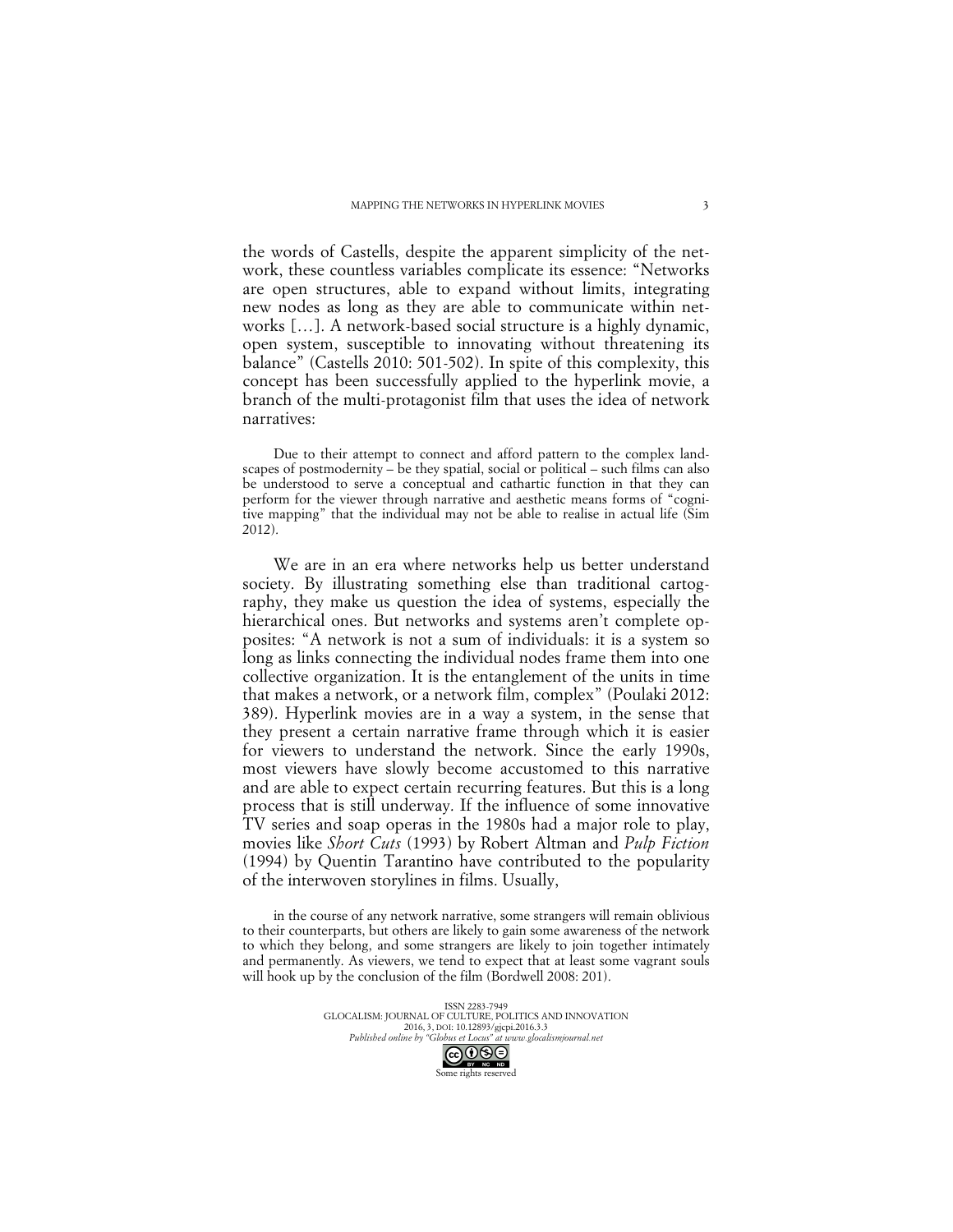#### MAXIME LABRECQUE

Some storylines need to collide somehow, thus creating a network, and this is where the concept of mapping becomes interesting. Admittedly, this sort of mapping can be done for any type of film, but in the hyperlink film, this operation works incredibly well when applied to the narrative and structural complexity created by the plethora of stories and overlapping characters. In fact, this mapping can be applied at two levels: first in the structure of the film, revealed by the editing that makes the storylines intersect and the other discussed in this article, at the intradiegedic level:

Complex network films display a multidirectional and multi-level causality that can be seen as the product of a feedback circuit that connects, in the same network, the agencies of different actors/actants across different diegetic levels. At the intradiegetic level a complex network film brings together and "interlocks", through parallelism or crosscutting, separate agents and their individual perspectives on the story world" (Poulaki 2012: 393).

So, by revealing the web of links between all the characters, a "map" is presented for the viewer, albeit not in the traditional sense of the word. But films, unlike maps, have to deal with another dimension: time. Every film has a certain duration, which also brings some limits. Maps can't evolve: they present the state of things at the moment they were made. So even though the traditional concept of mapping might seem interesting at first glance, it remains unsatisfying to fully grasp the essence of the hyperlink movie. There are several visual metaphors to illustrate this narrative structure, but I find that in general, it is very pertinent to refer to the network in order to represent the ever changing dynamic between each character.

Even though hyperlink movies utilize networks, they nonetheless deal with narrativity and cannot offer too much interactivity and complexity to the viewers. These films use a traditional medium to represent the network in a way that reflects our daily interactions and on a much greater scale, unexpected and spontaneous links with anyone on the planet. Movies like *Babel* (2006) by Alejandro González Iñárritu illustrate how an event can link people across the globe. Like *Babel*, hyperlink movies paradoxically explore the idea of the network but use the borders of the "map" to create a framework that is nevertheless understandable.

> ISSN 2283-7949 GLOCALISM: JOURNAL OF CULTURE, POLITICS AND INNOVATION 2016, 3, DOI: 10.12893/gjcpi.2016.3.3 *Published online by "Globus et Locus" at www.glocalismjournal.net*<br>  $\bigcirc \bigcirc \bigcirc \bigcirc \bigcirc \bigcirc$

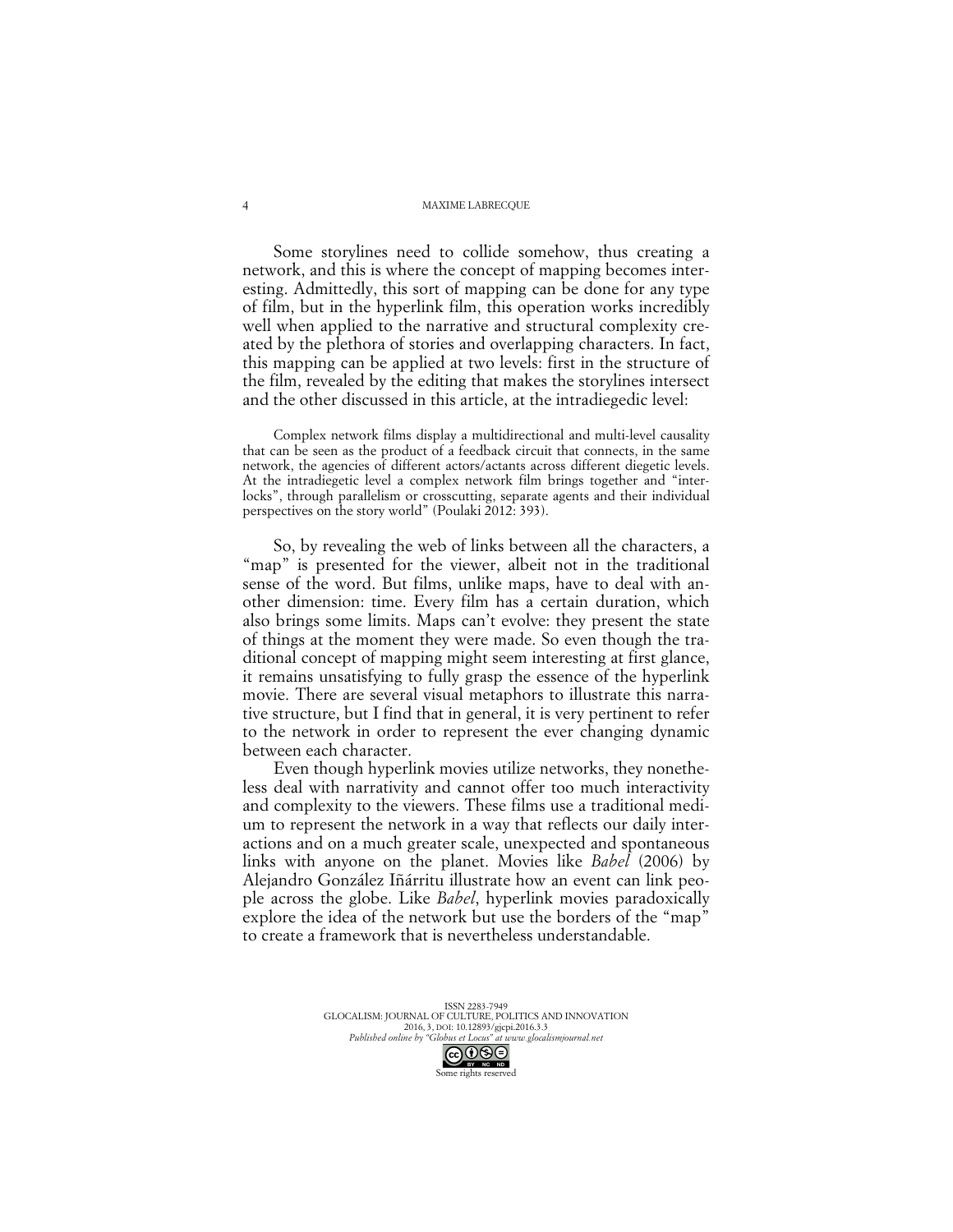### A GLOBAL NETWORK THAT REFLECTS OUR SOCIETY

In the film *Babel,* the personal and the global spheres intermingle in the midst of deterritorialised networks as a result of a globalized world. Through four interwoven stories, the film's network emerges when a Moroccan kid accidentally shoots and strikes American tourist Susan Jones (Cate Blanchett). From that point on a new set of connections begin to unravel through the creation of a new network: a traumatic network. The viewer watches helplessly as the scale of this network snowballs into a series of tragic events and collateral damage. As a result of the gunshot wound, the American tourists cannot return to the United States on time to care for their kids. Unable to leave the children unattended, the Mexican nanny whose son is getting married in Mexico, decides to cross the border with the children to attend the wedding. This decision and a set of other factors lead to her deportation from the United States. Meanwhile in Japan, a deaf teenager tries to connect with other people by using her sexuality. Her father gave the gun that injured Susan Jones to a Moroccan huntsman, the father of the kid who fired the gun. Although these events do not geographically connect the protagonists, it serves to interweave them into a previously unrelated network. Writing about globalization, Thomas Eriksen notes that "butterfly effects as such are rarely observed in globalization processes, but the point is rather that in a steadily more interconnected world, the distance between cause and effect is often enormous. Space is relativized" (2007: 70). *Babel* exemplifies that in the context of globalization, networks become international and the consequences reverberate beyond the local. In that specific case, the geopolitical frontiers, the traditional cartography becomes irrelevant since "through the space of flows locales can be connected to and disconnected from one another easily and selectively without regard to their proximity" (Stalder 2006: 187). Moreover, the thematic of incomprehension is also what links every storyline. A strong theme like *Babel's* cultural, political, and dialectical barriers brings together stories that would otherwise seem unrelated. Hyperlink movies can depict, without putting emphasis on one or two heroes, many variations on the same theme and offer a message that does not only offer two options: good versus evil. That being said, sometimes the greater number of seemingly different

> ISSN 2283-7949 GLOCALISM: JOURNAL OF CULTURE, POLITICS AND INNOVATION 2016, 3, DOI: 10.12893/gjcpi.2016.3.3 *Published online by "Globus et Locus" at www.glocalismjournal.net* Some rights reserved

5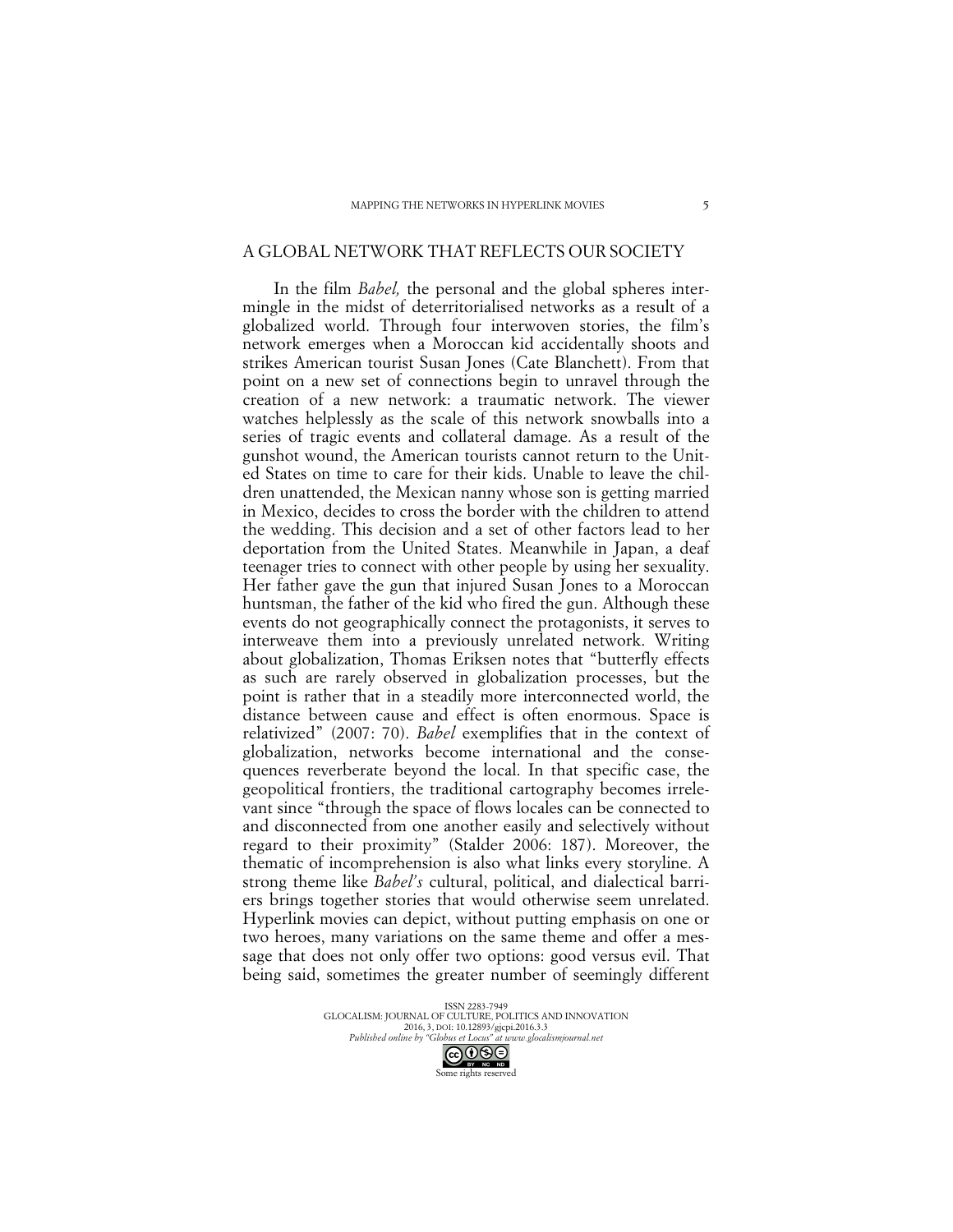protagonists can convey the same message and can still be onedimensional. Although bold and very well done, the movie *Crash* (2004) by Paul Haggis, has sometimes been labeled as being a moralistic manifesto on racism, even though it showed different social classes and apparently different points of view on the subject. Overall, Iñárritu's

attempt to map and assist the viewer to imagine the complexity of the contemporary world order becomes more ambitious in scope as we proceed through the trilogy: from the socio-economic inequalities of Mexico City in *Amores perros*, to the complex web of relations – personal, economic, technological, circumstantial and legal – that interconnect the diverse ensemble of characters and settings featured in *Babel* (Sim 2012).

## A LOCAL NETWORK THAT SHOWCASES CHANCE EN-COUNTERS AND KINSHIP

When watching a movie, reading a book, or any type of fictional work, one can choose to adopt a critical and distant approach or fully dive into the story. Marie-Laure Ryan observed the same phenomenon while reading a hypertext fiction: "right from the beginning I face a dilemma: Should I read for the plot [...]? Or should I first try 'to reconstitute the map and the logic of the linking?' [...] Fortunately for the pleasure of the investigation, the two operations cannot be kept strictly separate" (Ryan 2001: 228). If she decides not to dive in the story that is offered to her, she can in a way map the structure of the film. If we pause the film and draw the situation at this point, there can be a reconciliation with the "map", where characters are cities and the links between them are roads. This analogy – even though a tad simplistic – offers a new way to understand the structure of multi-protagonist films within the diegesis. Most of the time it is easy to make such connections as most hyperlink movies – possibly due to the industry's pressure to make movies that remain entertaining and understandable – try to avoid being *too* complex. If some of them, like *21 Grams*, try to mix things up by scrambling the chronology, usually the idea is that the spectator has to find some enjoyment while mapping mentally the characters' relationships in the movie. To make this process easier, "as in most narratives, the actions in network tales take place within a common milieu or time scheme.

> ISSN 2283-7949 GLOCALISM: JOURNAL OF CULTURE, POLITICS AND INNOVATION 2016, 3, DOI: 10.12893/gjcpi.2016.3.3 *Published online by "Globus et Locus" at www.glocalismjournal.net*<br>  $\bigodot \bigodot \bigodot \bigodot \bigodot$

Some rights reserved

6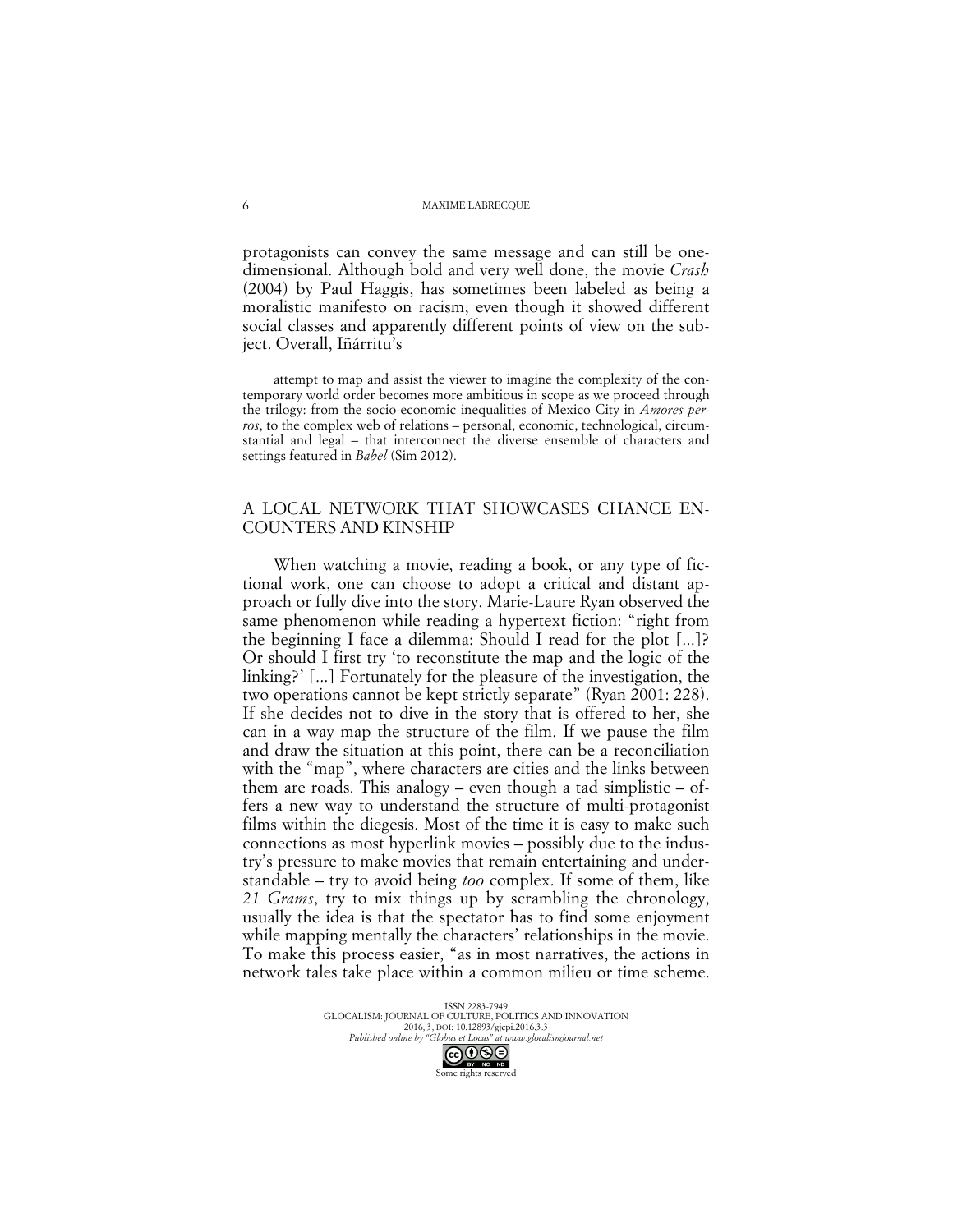Sometimes the geographical stretch is very large, such as a country or a region, but in the course of the action, the arena usually narrows to permit face-to-face interactions" (Bordwell 2008: 203). A good example of this face-to-face interaction is the romantic comedy *Love Actually* (2003) directed by Richard Curtis. Set in Christmas-time London, the paths of friends and family members crisscross and intermingle around the theme of love. In a fascinating attempt to illustrate the relationship between all these characters, scientist David Robinson decided to visually represent the protagonist's interactions. On his website *Variance Explained*, Robinson created a graphic depicting a network where every character is a node linked to more and more nodes as the film progresses; taken this a step further, he even qualifies flows according to their importance. As the network is gradually evolving and becoming more complex and dense towards the end of the movie, the viewer can mentally reconfigure the lay of the land when new information is given.

In essence, this cognitive mapping is an operation that every viewer mentally undertakes to understand the hyperlink movie. For David Bordwell, the ties or links are stronger if the characters have a close relationship with one another: "If mutual strangers create gaps or weak links, at least initially, the strong ties in the story world are provided by familiars. These characters are bound together by long-term ties of kinship, love, friendship, or acquaintance. [...] By centering on clusters of people with strong ties, the film aids viewer comprehension" (2008: 201). Without having any theoretical notion on networks, the viewer is usually able to understand the logic of linking at work in hyperlink films. In other words, "when sociologists talk about social capital, they often make a distinction between bonding capital and bridging capital. Bonding capital is an increase in the depth of connections and trust within a relatively homogenous group; bridging capital is an increase in connections among relatively heterogeneous groups" (Shirky 2008: 222). In a way, *Love Actually* uses the notion of bonding capital, where *Babel* represents the notion of bridging capital. In the first case, we're more interested to see how kinship develops a network limited to a city where all the characters meet or could meet at a certain place and time. The proximity and the links of friendship and love for instance, allow for stronger bonds. In *Babel*, the bridging capital brings together strangers

> ISSN 2283-7949 GLOCALISM: JOURNAL OF CULTURE, POLITICS AND INNOVATION 2016, 3, DOI: 10.12893/gjcpi.2016.3.3 *Published online by "Globus et Locus" at www.glocalismjournal.net*<br>  $\bigodot \bigodot \bigodot \bigodot \bigodot \bigodot$

Some rights reserved

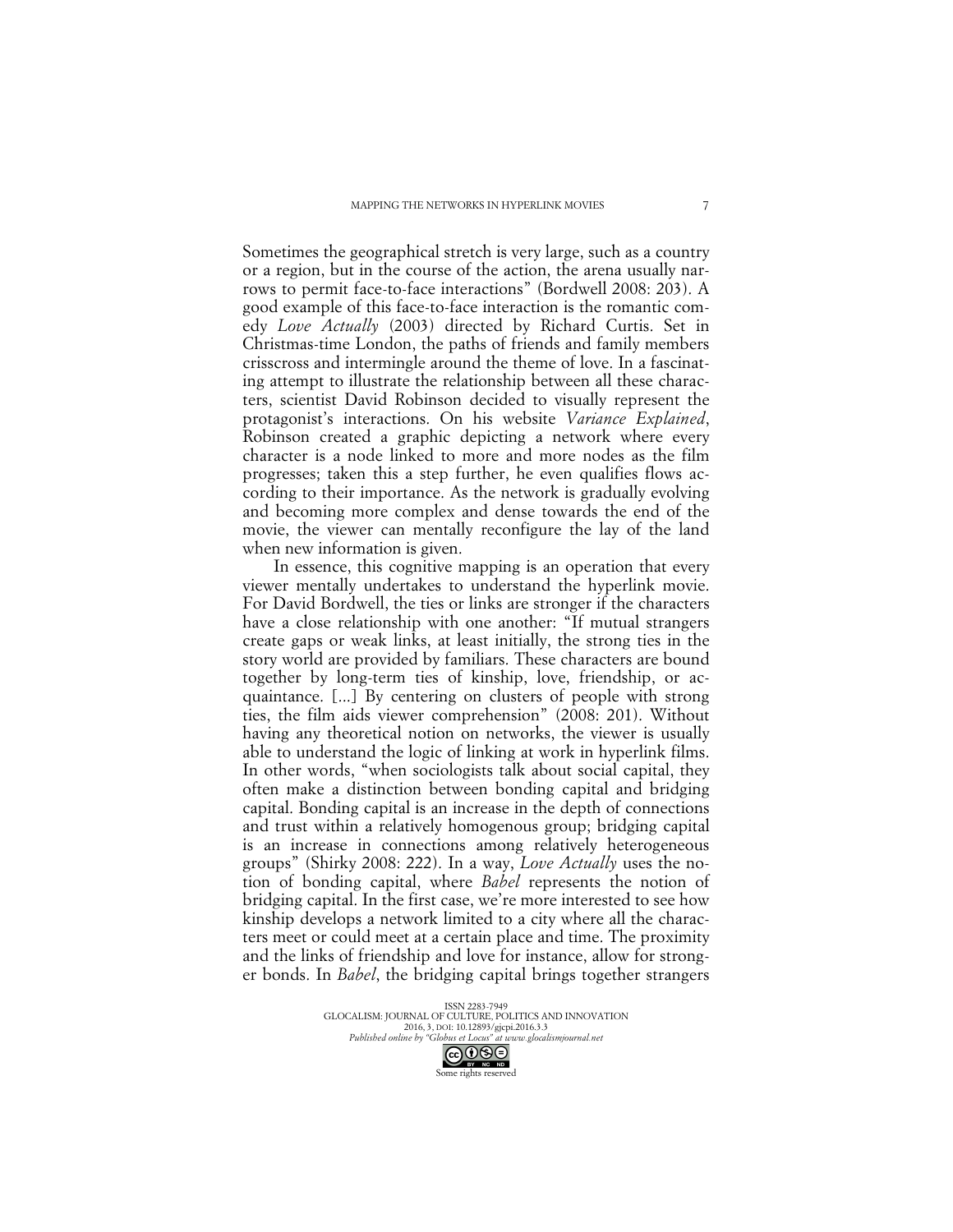or people living in separate locations. Similarly, the Internet links people who might never meet but are nonetheless connected in a way that differs from traditional kinship. Therefore, "networks constitute the new social morphology of our societies, and the diffusion of networking logic substantially modifies the operation and outcomes in processes of production, experience, power, and culture" (Castells 2010: 500).

# LIMITS TO THE CONCEPT OF MAPPING

While the network is evolving, it cannot expand too much for it risks being misunderstood in a fiction film. To avoid possible confusion in hyperlink films with numerous characters, directors like Robert Altman employ various tools; like hiring stars for ease of recognition and identification. However, having many protagonists often implies spending less time following each of them. By doing so, some critics have remarked that hyperlink movies cannot fully show depth, but that they are more interested in exploring chance encounters among clichéd characters. That does not discount the viewer's ability to relate to them or find them touching. In fact, by having more characters, the viewers are allowed to have a wider range with which they can have some allegiance instead of having solely one hero. Most TV series today use the same strategy. Instead of being black or white, this diversity brings some grey areas. It also brings a certain richness that shows a great diversity. But it is a double-edged sword: "The downside of this richness in communication has been that beyond a certain level of complexity the process of interdefinition has become unmanageable. It involved just too much communication, resulting in a cacophony of voices and a lack of coordination" (Stalder 2006: 181-182).

If it is possible to talk about networks in hyperlink movies, it is still contained within a frame. There has to be a system that allows the viewer to understand the film and the extent of the network without getting lost. Thus, these movies offer an appealing introduction to the concept of networks by using a traditional medium. Moreover, hyperlink movies have open endings so viewers can imagine how the network continues to evolve after the credits appear. It would be interesting to see how far the network

> ISSN 2283-7949 GLOCALISM: JOURNAL OF CULTURE, POLITICS AND INNOVATION 2016, 3, DOI: 10.12893/gjcpi.2016.3.3 *Published online by "Globus et Locus" at www.glocalismjournal.net*<br>  $\bigcirc \bigcirc \bigcirc \bigcirc \bigcirc \bigcirc$ Some rights reserved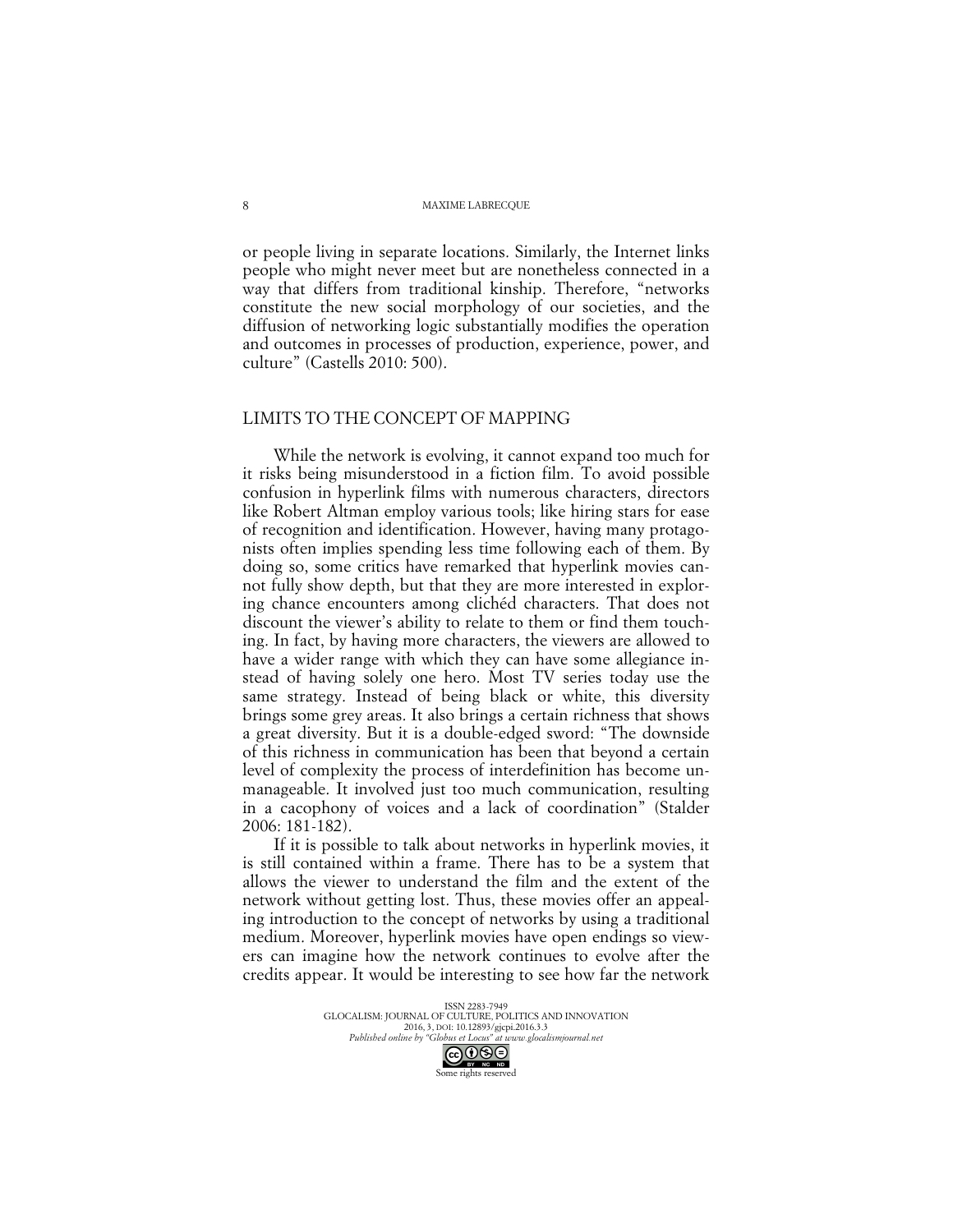concept can be stretched to its limits in a narrative film. Some interesting cases, like *Time Code* (2000) or a wide range of interactive films and Web Series offer a different view on this matter by adding a certain interaction that gives more freedom to the viewer. Hyperlink movies are the best way to explore the possibilities of networks in a fiction film, but they still use some kind of framing device that is imposed by the medium itself. A new cartography emerges; one that allows the viewer to use cognitive mapping. Perhaps in a few years, these films will indeed become more complex and the limits of time will not be a problem. In the end, one thing is sure: "network aesthetics are not merely an analytic that informs a wide range of contemporary theory, fiction, film, and digital media, but a necessary corollary to an era in which interconnection has become a dominant architectural mode, a multivalent metaphor, and even a weapon" (Jagoda 2010: 66).

#### **NOTES**

<sup>1</sup> Alyssa Quart coined the term in 2005 in her review of the film *Happy Endings*. <sup>2</sup> Although they all share some similarities, these terms are not necessarily synonyms. Some distinctions exist between them, even though it seems impossible for scholars and critics to agree on one term. In this article, I chose to use primarily hyperlink movie and network narratives, since they all use the network dynamic. Ensemble films, although a popular term, is also the least precise. Network narratives could be seen as the dynamic at work in hyperlink movies, as well as in other medias that use the same technique.

#### REFERENCES

D.D. Barney (2004), *The Network Society* (Cambridge: Polity).

D. Bordwell (2008), *Poetics of Cinema* (New York: Routeledge).

M. Castells (2010 *new ed.*), *Rise of the Network Society* (Oxford: Wiley-Blackwell).

T.H. Eriksen (2007), *Globalization* (New York: Berg).

P. Jagoda (2010), *Terror Networks and the Aesthetics of Interconnection*, in "Social Text", 28, no. 4, pp. 65-89.

G. Landow (2006), *Hypertext 3.0: critical theory and new media in an Era of Globalization* (Baltimore: Johns Hopkins University Press).

M. Poulaki (2012), *The Subject Trapped in Gomorrah: Undecidability and Choice in Network Cinema*, in "Film-Philosophy", 16, 1, pp. 55-71.

A. Quart (2005), *Networked*, in "Film Comment", 41, no. 4, pp. 48-51.

D. Robinson (2015), *Analyzing networks of characters in "Love Actually"*, in http:// varianceexplained.org/r/love-actually-network/.

M. Ryan (2001), *Narrative as virtual reality: immersion and interactivity in literature and electronic media* (Baltimore: Johns Hopkins University Press).

> ISSN 2283-7949 GLOCALISM: JOURNAL OF CULTURE, POLITICS AND INNOVATION 2016, 3, DOI: 10.12893/gjcpi.2016.3.3